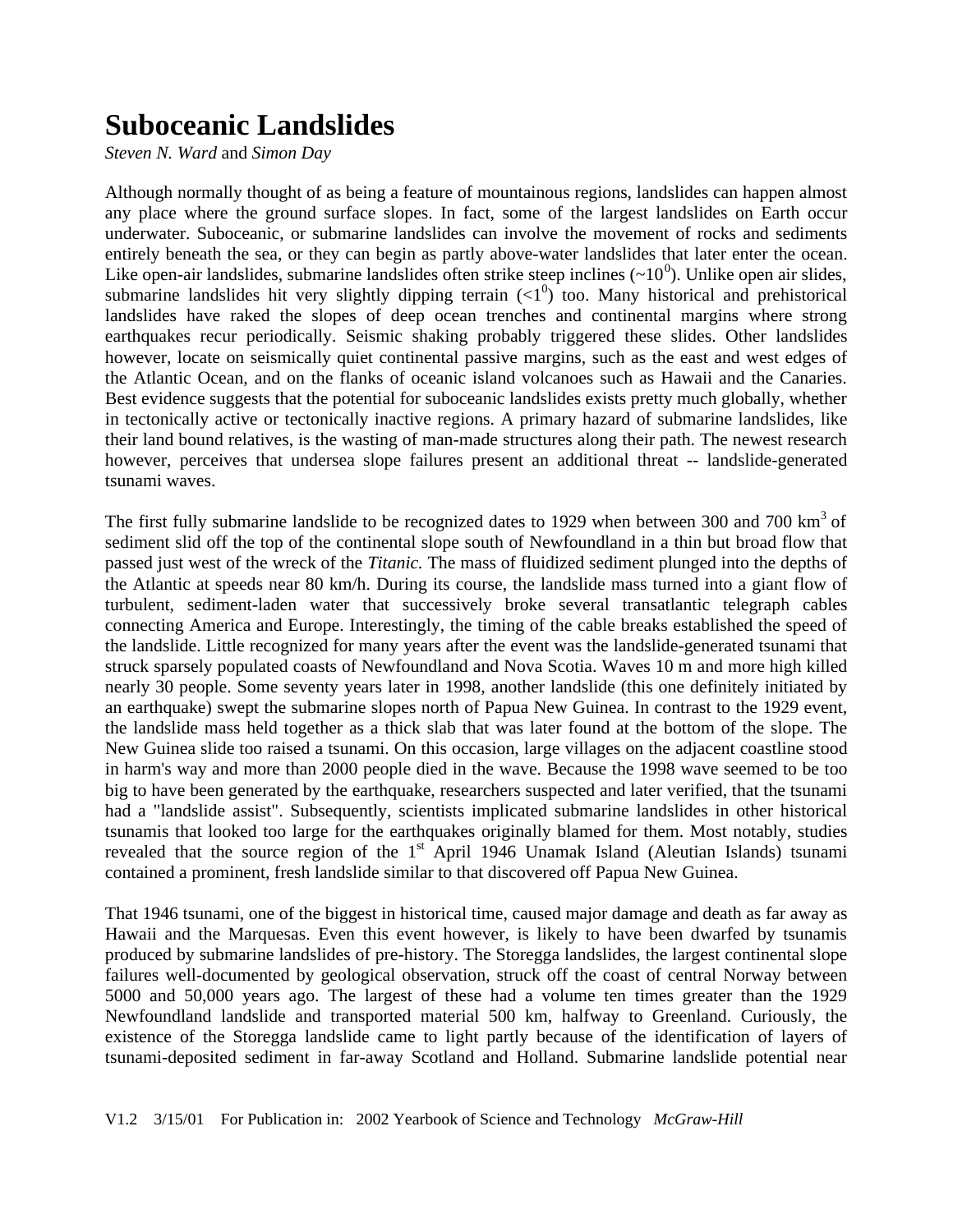Storegga continues to receive a great deal of scientific study due to the presence there of Norway's richest reserves of petroleum and the country's huge offshore infrastructure in drilling platforms and sea bed pipelines. A Storegga slide today would wipe away many millions of dollars of investment.

Computer experiments show that the efficiency of tsunami generation increases with the speed and volume of the landslide. Odds are, landslides even bigger and faster than Storegga have produced larger tsunami. The "kings" of suboceanic landslides are giant slope failures on oceanic islands. (We know that these landslides exist from their residual debris.) Starting far above sea level, "flank collapse landslides" as much as 3 km thick, sliding down into the water at speeds nearing 360 km/h could induce waves with initial heights of several hundred meters. Some scientists believe that coral rubble beds discovered 100-200 m up the side of the Hawaiian Island of Lanai were actually laid down by one such tsunami. Ongoing and recent movements of the flanks of a number of oceanic island volcanoes

including Kilauea in Hawaii and the Cumbre Vieja on La Palma in the Canary Islands hint that one of these may break down during an eruption in the not-too-distant future. Fortunately, giant flank collapses are rare, however volcanic landslides of a few cubic kilometers volume have punctuated the historical past. Those at Japan's Oshima-Oshima volcano in 1741, and Papua New Guinea's Ritter Island volcano in 1888, rolled 4 m tsunami onto coastlines 600 to 1000 km distant.

To move suboceanic landslides to a firm scientific foundation, we must quantify their kinematics in an elementary but realistic manner. Landslide kinematics specify the position, velocity and thickness of the material as it transits down-slope. Figure 1 (top) shows a typical suboceanic landslide in cross section. Usually, landslides begin when a *slide block* pulls away from a slope, leaving an *excavation* with its signature *head scarp*, a cliff 10's to 100's of meters high. The block accelerates downhill and crosses, more or less as a coherent mass, a region of the slide scar termed the *runover*. At the *slope break* where the incline begins to level out, the slide mass often disintegrates, if it hasn't already, into a *runout sheet.* The runout is much thinner than the block but it covers a much larger area. Material excavated at the head of the slide carries across the runover and deposits in the runout. The runout represents the deacceleration phase of the slide that terminates at the *slide toe*.

Figure 1 (bottom) sketches a typical suboceanic



**Figure 1.** (*Top*) Behavior of a typical suboceanic landslide shown in cross section. (*Bottom*) Typical suboceanic landslide in map view. Curves to the right describe a mathematical model of the acceleration  $A(t)$ , velocity  $V(t)$ and distance D(t) of the slide front versus time.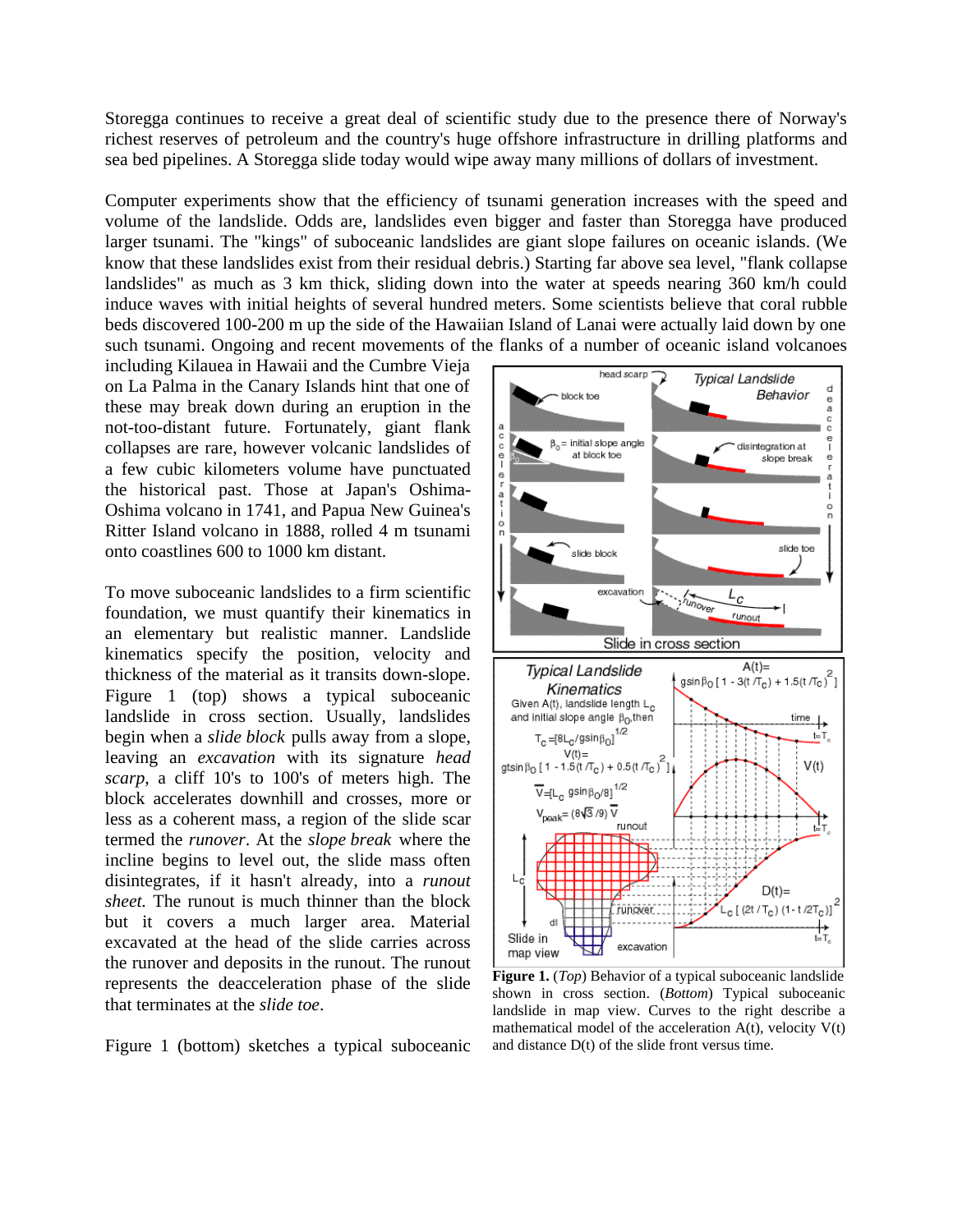slide in map view. As pictured, submarine landslides often have an up-slope neck containing the excavation and the runover, and a broad down-slope fan containing the runout. The curves to the right of the slide map illustrate a mathematical model of the history of slide motion. In particular, the middle velocity curve V(t) shows the acceleration and de-acceleration phases mentioned above. These formulas for slide motion, together with the slide shape and thickness, comprise the kinematics needed to compute slide-generated tsunami waves. Note that in this description, landslide duration  $T_c$  and mean slide velocity  $\overline{v}$  depend on the length  $L_c$  of the slide from the *block toe* to the slide toe and the *initial slope angle*  $\theta$  just below the slide block, as

and

$$
T_c = \sqrt{8L_c/g\sin\theta} \qquad (1)
$$
  

$$
\overline{V} = \sqrt{gL_c\sin\theta/8} \qquad (2)
$$

The g here represents the acceleration of gravity,  $g=9.8 \text{ m/s}^2$ . Most submarine slides span dimensions of  $L<sub>c</sub>=5$  to 500 km on slopes 0 of 1 to 10 degrees. Formula (1) predicts slide durations of a couple minutes to over an hour. Formula (2) predicts average slide velocities of 10 to 150 m/s (36 to 540 km/hr). While these velocities seem high, be aware that landslide speeds usually lag the  $\sqrt{gh}$  speed of the tsunami in an overlying ocean of depth h.





**Figure 2.** Computer simulations of tsunami produced by a hypothetical, but very plausible, suboceanic landslide off the United States west coast near Los Angeles. Panels show the waves at 2, 5, 10 and 15 minutes after the start of the event. Contour interval is 1 meter. During travel, tsunami form long trains of both upward and downward waves. Blue and red color elevated and depressed ocean surface respectively. The numbers sample wave height (positive above initial sea level; negative below initial sea level) in meters.

quite huge. We imagine the small slide to occur on the continental slope just off San Pedro, the Port Facility for the City of Los Angeles, California. The slide has 1/2 km $^3$  volume, L<sub>c</sub>=8 km, T<sub>c</sub>=320 s,  $\overline{v} = 25$  m/s and a mean excavation thickness of 60 m. Although this slide is hypothetical, detailed sonar images of nearby sea floor reveal several landslide scars of similar scale -- a fact not overlooked by San Pedro Port directors! Above the slide, tsunami waves from this event reach 10-15 m height, but because the shoreline is so close (just 5-10 minutes travel time), the waves cannot spread out and disperse much before they beach. Worldwide, 1/2 km<sup>3</sup> landslides might befall some continental margin every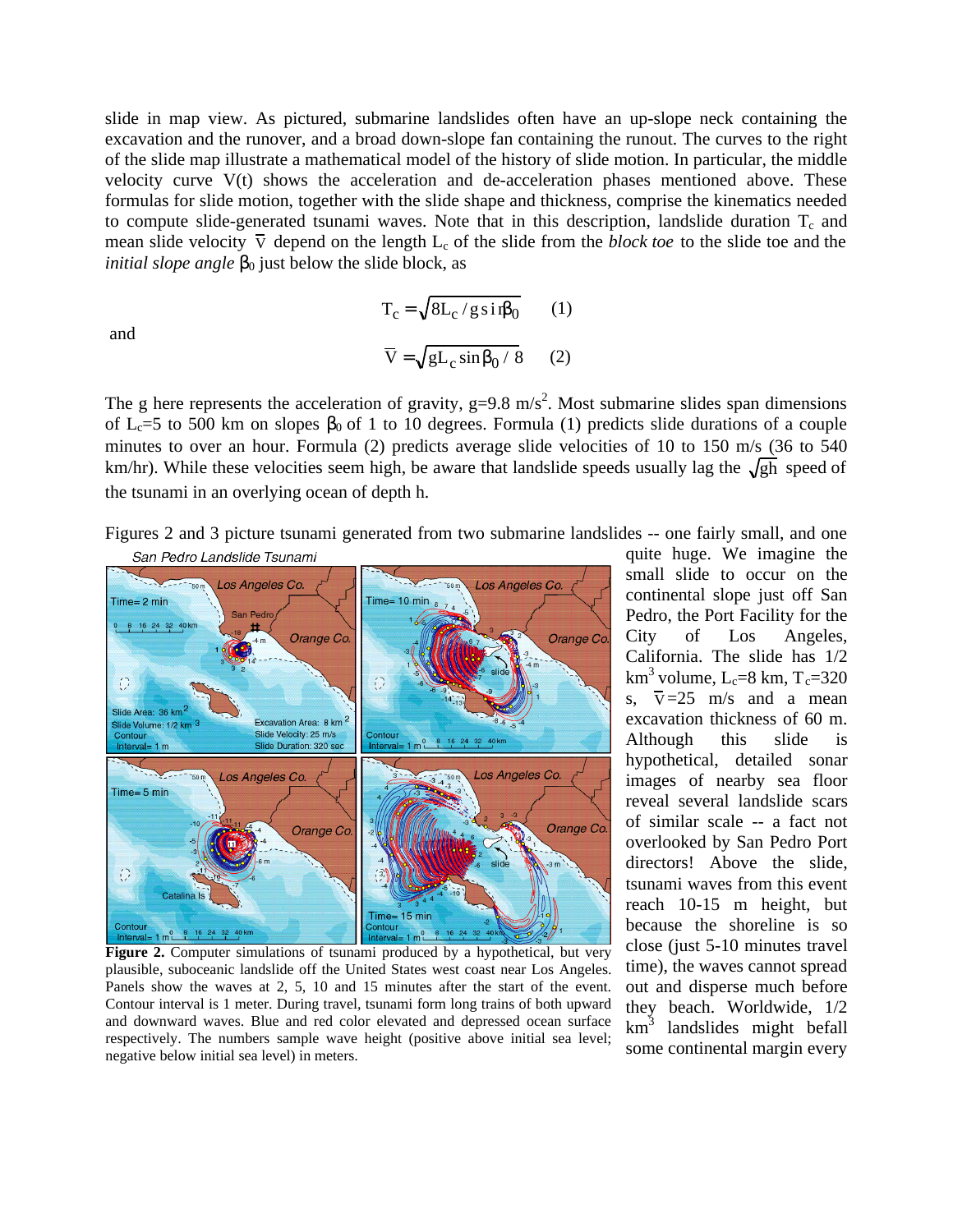## La Palma Landslide Tsunami



**Figure 3.** Computed tsunami 5 hours after a lateral collapse of Cumbre Vieja Volcano on the Island of La Palma, Canary Islands. Landslides of this volume  $(500 \text{ km}^3)$  and velocity  $(100-150 \text{ m/s})$  can, and have, sent damaging waves across entire ocean basins. The numbers sample wave height (positive above initial sea level; negative below initial sea level) in meters.

\_\_\_\_\_\_\_\_\_\_\_\_\_\_\_\_\_\_

few decades, so their hazard is palpable. Arguably, close-in suboceanic landslides could drop 3-4 m waves with little warning on just about any coast that has good exposure to the sea.

Figure 3 contours the tsunami expected from a lateral collapse of Cumbre Vieja Volcano in the Canary Islands. Recall that flank collapses represent the "worst case" submarine landslide. This La Palma slide involves  $500 \text{ km}^3$  of material running out 60 km at a mean speed of 100 m/s. Although this incident is also hypothetical, the Canary Island chain has witnessed ten comparable landslides in the past million years. Considering all of the oceanic volcanoes in the world, a La Palma-scale collapse might knock somewhere once in 10,000 years or so. Our computer models predict that waves generated from collapse-scale submarine landslides could traverse entire ocean basins and retain 20 m height.

Evidence argues that suboceanic landslides are as common as landslides on land, and that the behaviors of the two

groups share many elements. Like those on land, suboceanic landslides span several orders of magnitude in size and volume. Unlike landslides on land, submarine landslides lie hidden largely under the sea and so they wear a certain veil of mystery, not the least of which is a potential to parent tsunami. Vastly improved technologies in multi-beam sonar can now quickly map large swaths of sea floor to 1-meter resolution, easily spotting slumps and slope failures. With expanded use of these instruments, in a decade perhaps, scientists will have a much better census of submarine landslides and a clearer handle on their hazards.

S. N. Ward, IGPP, University of California, Santa Cruz, CA 95064 USA (*ward@uplift .ucsc.edu*).

S. Day, Benfield Greig Hazard Research Centre, Department of Geological Sciences, University College, London, United Kingdom